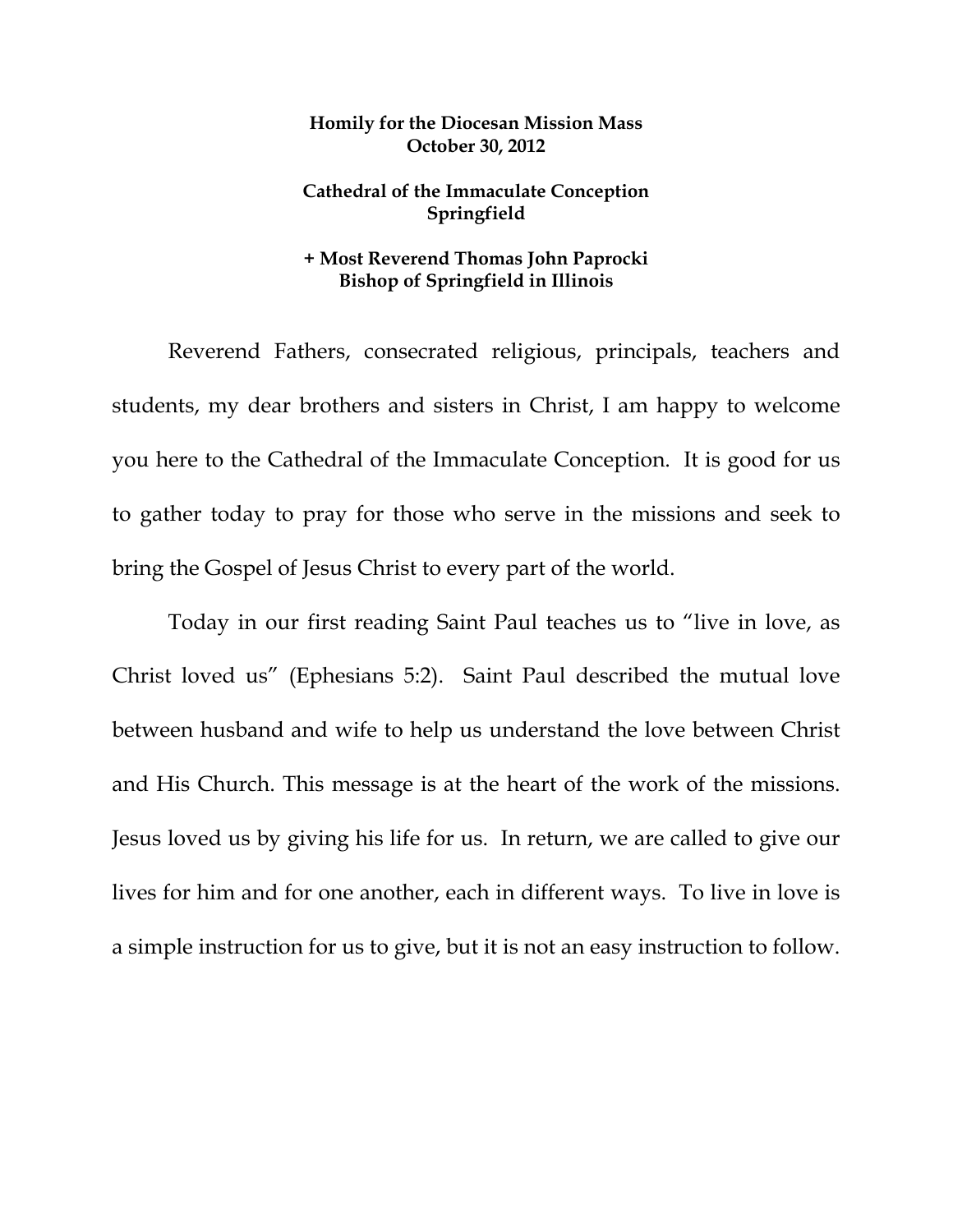Saint Paul reminds us that Jesus "handed himself over" to be crucified in order to sanctify the Church" that is, to make her holy (Ephesians 5:25-26). If we follow his way of loving, we should try to help one another grow in holiness by thinking of others first, and ourselves second.

 Because we are often tempted to think first of ourselves and second of others, we need reminders to live in love, as Christ loved us. For this reason, we have been praying the Rosary of Our Lady with a particular emphasis on these October days. Though the month of October ends tomorrow, praying the Rosary should not end tomorrow; rather, we should pray the Rosary regularly throughout our lives.

 In the gentle repetition of Our Fathers, Hail Marys, and Glory Be's, we hear Mary's words echo in our hearts: "Do whatever he tells you" (John). Hearing her words, we remember also the words of her Son: "Love one another as I have loved you" (John ).

 The love that we have received from Jesus Christ is a love that we cannot keep to ourselves. We must share this love with others and help them encounter Jesus as well. This call to share our faith is first heard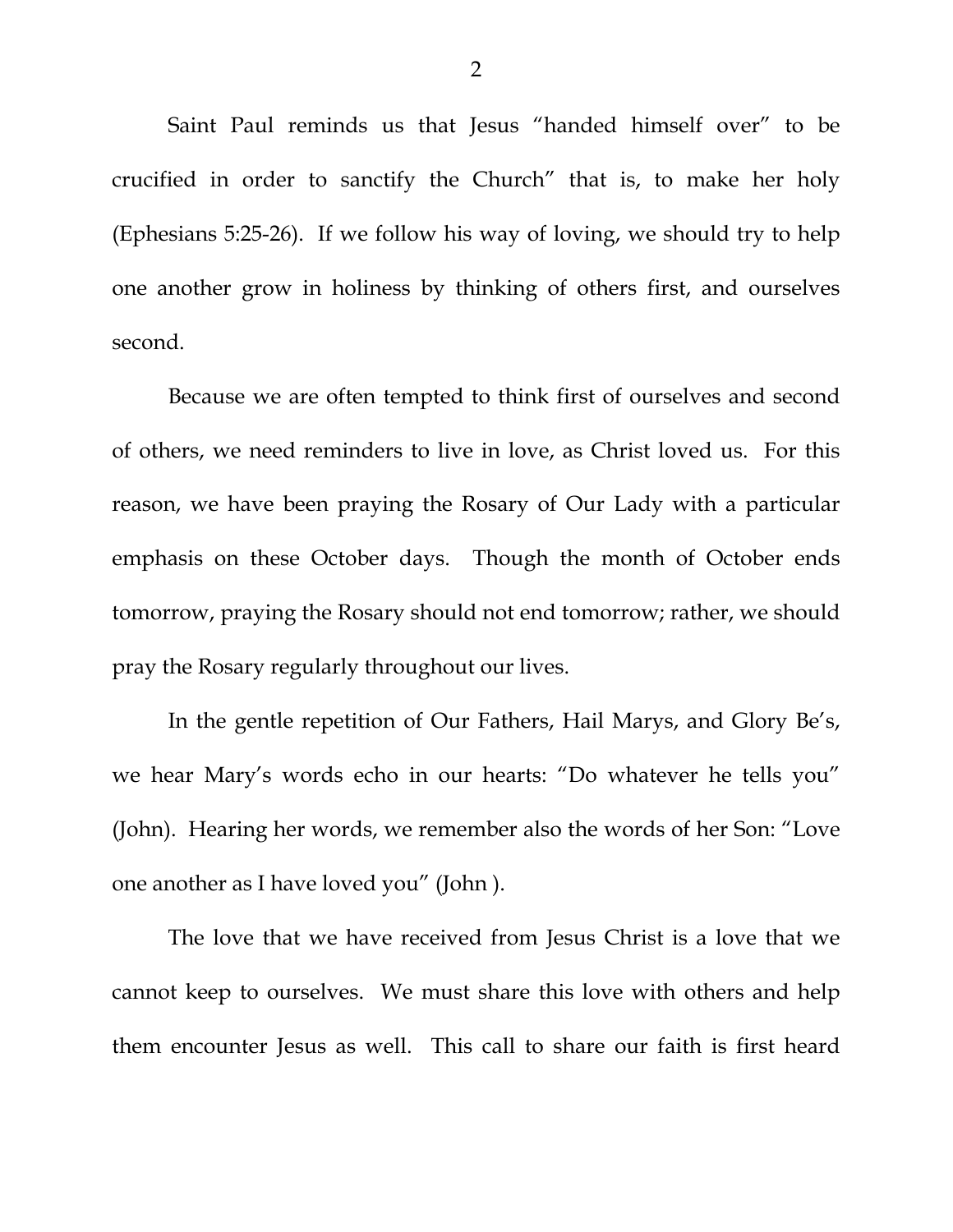when we are baptized and it grows within us as we grow older. The call to be missionaries never decreases, it only grows!

 Earlier this month the Church began a "Year of Faith," proclaimed by Pope Benedict XVI as a "good opportunity to usher the whole Church into a time of particular reflection and rediscovery of the faith." In other words, the Year of Faith is an opportunity for Catholics to experience a conversion – to turn back to Jesus and enter into a deeper relationship with him. The "door of faith" is opened at one's baptism, but during this year Catholics are called to open it again, walk through it and rediscover and renew their relationship with Christ and his Church. We are further called to share that faith with others so that they may also have a loving relationship with the Lord. That is what missionary work is all about.

Sometimes we worry about those who do not go to Church and we are seriously concerned about those who reject faith in God. We wonder what the future holds in store for them. But we should never give up hope for them.

This past summer our region suffered a severe drought. Many crops withered and even our lawns were parched brown. In recent weeks an increase in rain has made our grass green again. So too with our faith. At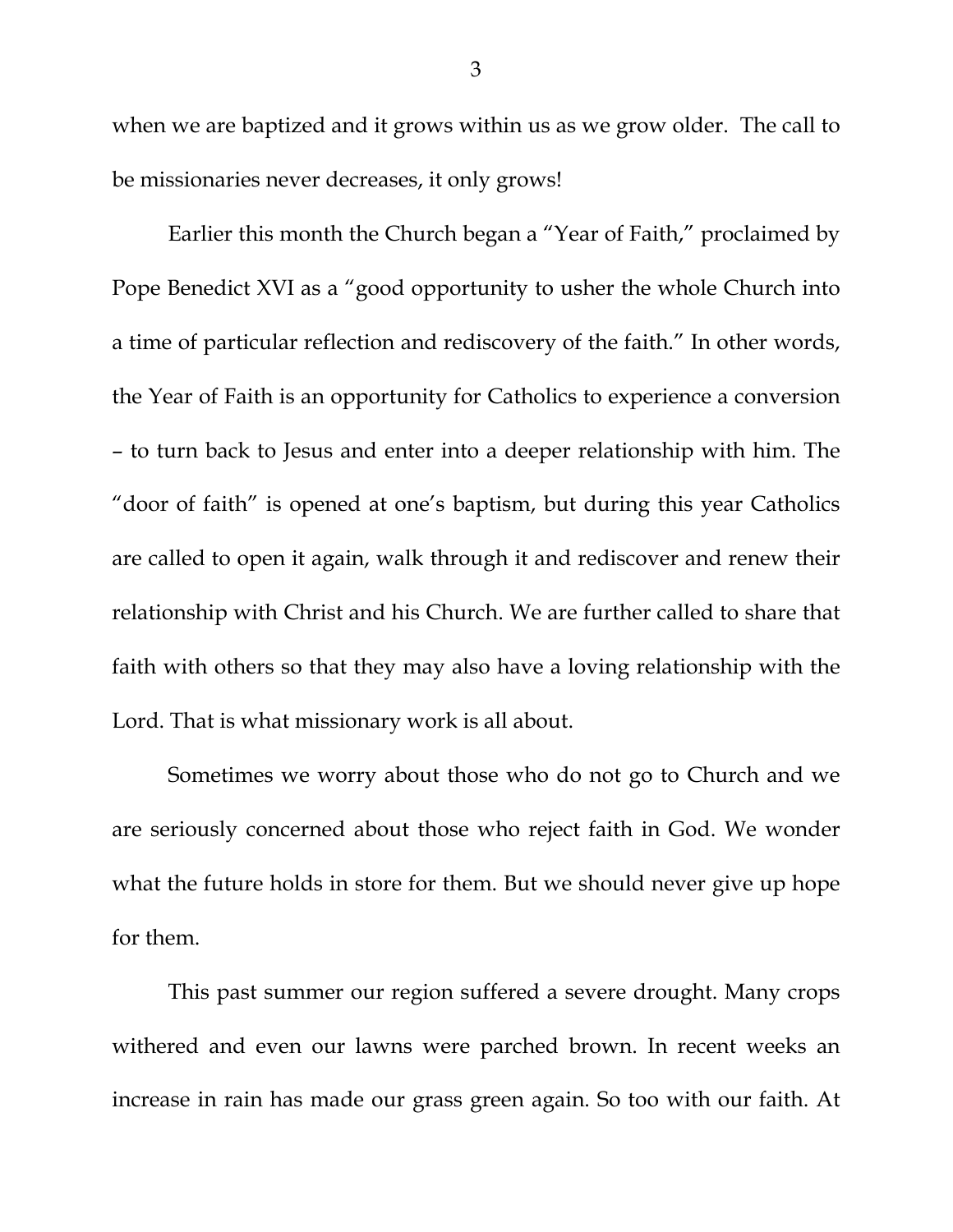times the future of the faith looks barren and bleak, but Jesus reminds us that the kingdom of God is like a small mustard seed that grows into a large shrub where the birds of the air nestle in its branches.

For many years now the children of the Diocese of Springfield in Illinois have been great supporters of the Holy Childhood Association, which now is known as the Missionary Childhood Association. I am deeply grateful for your support of the missionary outreach of the Church and it is my fervent hope that, as in years past, you, the children of this Diocese, will continue to support the work of the missions so generously!

As part of this year of faith, Pope Benedict XVI has granted a Plenary Indulgence for the temporal punishment of sins, imparted by the mercy of God to all the faithful who, truly penitent, receive Holy Communion and pray in accordance with the intentions of the Supreme Pontiff when they make a pilgrimage to a cathedral church, and there participate in a sacred celebration of the Holy Mass, as you are doing today, concluding with the recitation of the Our Father, the Profession of Faith in any legitimate form, and invocations to the Blessed Virgin Mary, and who have also taken or will take Sacramental Confession within a few days.

4